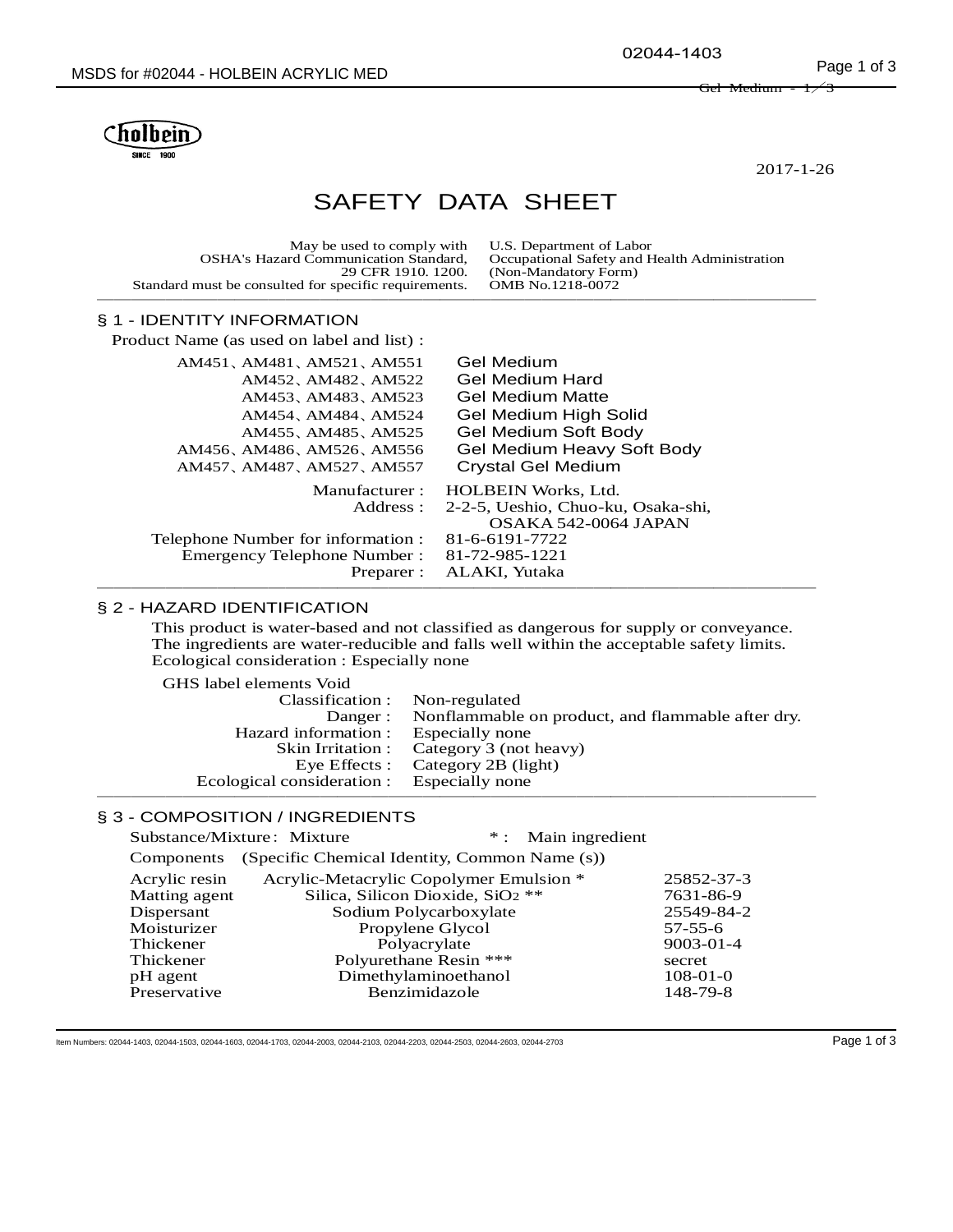|                                                                                                                              |                                |                                                                        | $\sigma$ oct iviculum - $27.3$                                                                                 |
|------------------------------------------------------------------------------------------------------------------------------|--------------------------------|------------------------------------------------------------------------|----------------------------------------------------------------------------------------------------------------|
| Preservative                                                                                                                 |                                | Benzisothiazoline                                                      | 2634-33-5                                                                                                      |
|                                                                                                                              |                                | *: Main ingredient, **: Matte alone, ***: Crystal alone                |                                                                                                                |
| § 4 - FIRST AID MEASURES                                                                                                     |                                |                                                                        |                                                                                                                |
| Eyes:                                                                                                                        |                                |                                                                        | In case of eye contact, rinse with plenty of water and if necessary                                            |
| Ingestion :                                                                                                                  |                                | consult an eye specialist.<br>If you feel unwell, seek medical advice. | In case of swallowing, drink plenty of water. Induce vomiting.                                                 |
| <b>Skin Contact:</b>                                                                                                         |                                | irritating cleansing agents.                                           | Upon skin contact, wash with plenty of water, soap or other non-                                               |
| Inhalation :                                                                                                                 |                                |                                                                        | Upon inhalation of aerosol/vapor, take the person to fresh air                                                 |
| § 5 - FIRE AND EXPLOSION HAZARD DATA                                                                                         |                                |                                                                        |                                                                                                                |
|                                                                                                                              | Flammability:                  | Not combustible unless dried up                                        |                                                                                                                |
| Flash Point, Ignition Point :                                                                                                |                                | Not below $100^{\circ}$ C                                              |                                                                                                                |
| <b>Combustion Products:</b>                                                                                                  |                                | Formation of carbon dioxide and/or ash.                                |                                                                                                                |
| Extinguishing Media:                                                                                                         |                                |                                                                        | Water (Foam, Dry powder and Carbon dioxide, if necessary)                                                      |
| Accidental Release Measures :<br><b>Environmental Precautions:</b><br>§ 7 - HANDLING AND STORAGE<br>Precautions for Storing: |                                | Wipe off.<br>with soil.<br>Keep from freezing.                         | Prevent spills from entering storm sewers or drains and contact                                                |
| § 8 - EXPOSURE CONTROLS / PERSONAL PROTECTION                                                                                |                                |                                                                        |                                                                                                                |
| Wash mouth or hands well after use.                                                                                          |                                |                                                                        | Avoid invasion to the eyes or body. Avoid prolonged or repeated contact with skin.<br>Avoid inhaling aerosols. |
| § 9 - PHYSICAL / CHEMICAL CHARACTERISTICS                                                                                    |                                |                                                                        |                                                                                                                |
|                                                                                                                              | Appearance and Odor:           | White Paste with faint acrylic odor                                    |                                                                                                                |
| Specific Gravity ( $H2O = 1$ ):                                                                                              |                                | 1.03 (Hard),                                                           | 1.06 (Gel Medium, High Solid, Soft Body)<br>$1.10$ (Matte)                                                     |
|                                                                                                                              | <b>Boiling Point:</b>          | 1.07 (Heavy Body)<br>Approx. $100^{\circ}$ C                           | $1.04$ (Crystal)                                                                                               |
| Vapor Density $(Air = 1)$ :                                                                                                  |                                |                                                                        |                                                                                                                |
| Vapor Pressure (Butyl Acetate = $1$ ) :                                                                                      |                                | $\div$ Water                                                           |                                                                                                                |
|                                                                                                                              | $pH$ :<br>Solubility in Water: | $7 \sim 8$<br>Can be diluted. Not so, after dried.                     |                                                                                                                |
|                                                                                                                              |                                |                                                                        |                                                                                                                |
| § 10 - HAZARD INFORMATION AND STABILITY                                                                                      |                                |                                                                        |                                                                                                                |
| <b>Physical Dangers:</b>                                                                                                     |                                | Nonflammable on product.                                               |                                                                                                                |
| Stability:<br>Reactivity:                                                                                                    | None                           | Stable under normal state                                              |                                                                                                                |
| Byproducts:                                                                                                                  |                                | Carbon dioxide and water in case of fire.                              |                                                                                                                |

No thermal decomposition when stored and handled correctly.

Incompatibility (Materials to Avoid) : None ──────────────────────────────────────────

Item Numbers: 02044-1403, 02044-1503, 02044-1603, 02044-1703, 02044-2003, 02044-2103, 02044-2203, 02044-2503, 02044-2603, 02044-2703 Page 2 of 3

 $\overline{\rm{Get}}$  Medin